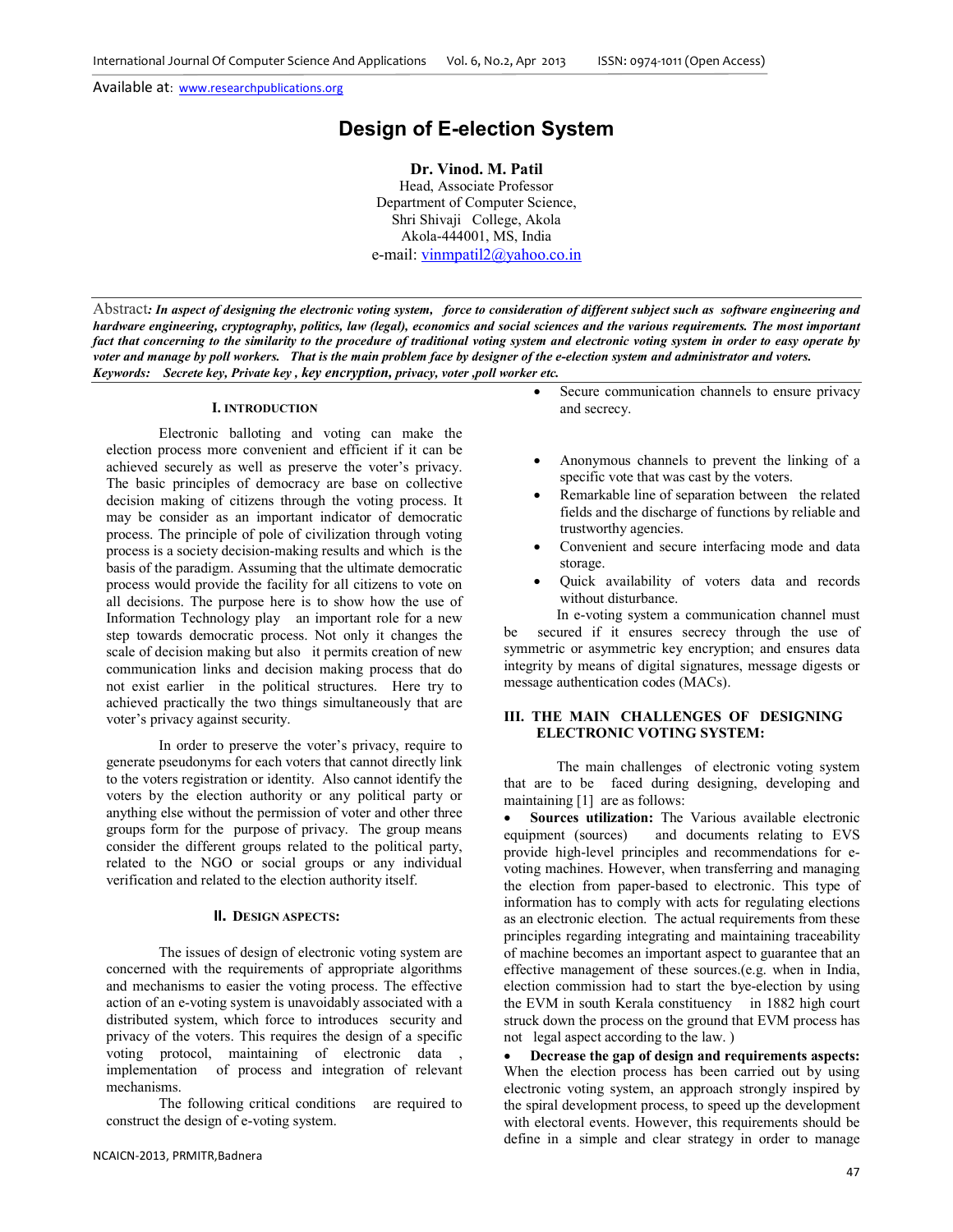electronic system across the different phases of the process and across the country and thus, to help to reduce the gap between requirements and architecture of the system.

**Flexibility of Software :** During the implementation of electronic voting system in different election (e.g., municipality, assembly, parliament , councils, and unions representatives) the corresponding software requires to be so flexible that can easily be configured for variation in ballot , voting options, counting algorithms (as per the preferential voting system ) etc. The use of the system for different elections increases the complexity of managing configurations and recognizing logical sections which allow the program to be modularized.

• **Hardware Requirements and configuration:** During the use of electronic voting system, different electoral events and different electoral offices require hardware and configuration of the hardware system. On the ground of that, the natural evolution of the system made us to experiment basis that introduce a new hardware components (such as, PC, BIOS, external LCD display, Printers). Requirements had made so simple that can, allow a flexible management to configuration, the hardware for the specific requirements of the election system.

• **Compatibility of EVS with the traditional electoral procedures:** An important factor concern here, are the legal and usability concern to the compatibility of electronic voting system with the current electoral laws and processes. In general, in order to provide a smooth functioning after conversion from traditional paper-based voting to e-voting system. As the voter's point of view, the process should be as similar as possible to the manual one and poll workers should be able to recognize procedural steps by step as they are familiar with previous one.

#### IV. T**HE MAIN FEATURES OF THE SYSTEM:**

Described here the main features of the electronic voting system that is proposed by using OLAP algorithms:

- $\triangleright$  The system fulfils all most all requirements, condition and legal aspect that need to implements the EVM.
- Ensure that system provide the excellent security by using OLAP algorithm for all the interactions among different module of the system.
- $\triangleright$  No one can falsify the result of the e-voting process because the votes are verify by every other module of the system.
- $\triangleright$  Voters can easily check whether their votes are counted correctly in a final tally or not, in other words, citizens can verify their votes individually or universally of course without compromising their privacy.
- $\triangleright$  No other citizen / person can know to whom the voter voted for except himself / herself, i.e. Ballot is kept confidential / secret / unknowns to the outsiders and even administrators.
- $\triangleright$  System provides a very simple interface that is easy to operate and configure the hardware and software as per the requirements of local, regional and national assembly election and bye elections.
- $\triangleright$  System provides automatic generation of the ballots / options through easy to use interface and configuration by the concern election authority.
- $\triangleright$  System provides the provision of easy online registration system, once the identification and recognition of voter by the election authority.
- Only eligible voters can vote only once by using our system, since registration is only allowed to them through private and public key with identification number.

# A. **ASSUMPTIONS:**

Assumptions for the e-voting system**:** 

- An inexpensive, easy-to-use read / writes electronic storage medium is available.
- A hardware device accompanying with software is capable of reading and / or writing (recording) to the available storage media that will reliably record / updates the same information locally or on the server or in the external public Bulletin board at a time to avoid the discrepancy.
- Polling booths are completely enclosed. i.e. contain inside the building and all entrance and exit are watched since nobody can vote forcefully or by using economic power in favors of it after voter get identified by voting registration card.
- Provide the voting machine such that the voters can physically capable of operating it. e.g. touch screen computer equipment and / or standard PH SCI [2] hardware such as keyboard mouse, monitor, mouse etc. and of holding and moving registration cards.

The main process is listed below:

- a) **Pre election Election** 
	- **Candidates** 
		- o Nomination
			- o Response to nomination
			- o Candidate List
	- Voters
- o Voter registration
- o Inter database communication
- o Voter List Preparation
- o Voter duplication removal
- o Polling information
- o Voter Notification
- b) **Election** • Voting
- o Ballot
- o Authentication
- o Verification Reply
- o Vote Confirmation
- o Votes
- c) **Post election**
	- Counting
		- o Count Result
	- Audit
	- **Analysis** 
		- Declaration of results
- d) **Global functions**
	- Administration Interface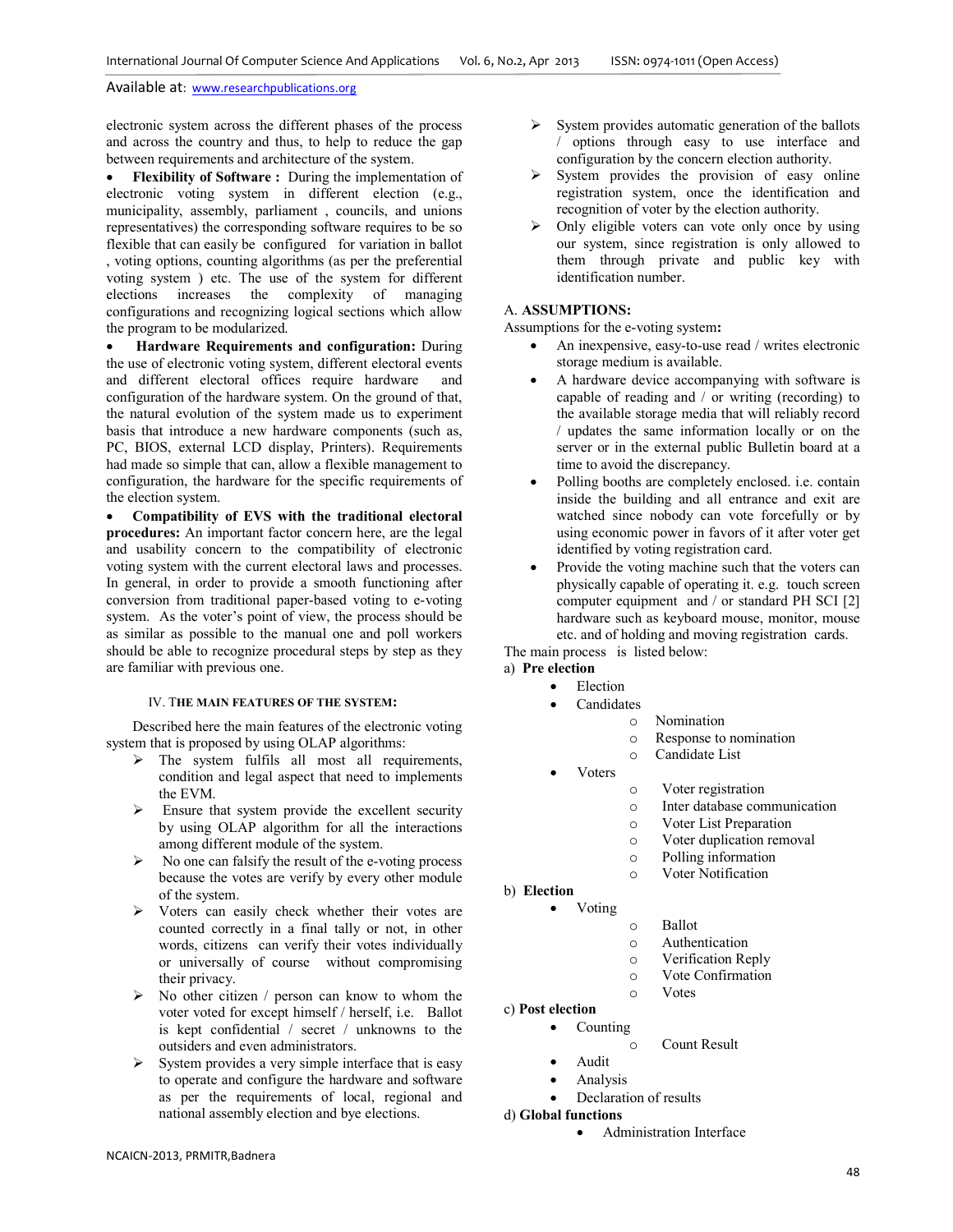• Help Desk

#### **B. Ballot:**

The term ballot is used to denote the message which is issued by election authority to the voter in order to cast a vote for a specific candidate. e.g. the ballot is an encryption of the vote, while the vote reads as "Candidate X". Thus, the ballot is nothing but an envelope that containing the actual vote of the voters.

# **C. Data:**

During the election processes the different kinds of data require their content as well as structure are to be defined as follows:

- The electronic ballot signed by a voting authority to make it valid.
- The digital certificates which allow proving identities and encoding data in order to make it readable only for election authority. However, there are many incompatible standards for digital certificates, e.g. X.509, SPKI, and Open PGP. If biometric data is used for identification one has to define how fingerprints, facial recognition data, or/and iris scan data are stored.
- The vote's ballot must be stored.
- A major problem is vote receipts. If used, then they should violate the voter's privacy.

#### **D. Functions**:

The functions are required in the algorithms such as algorithms for encoding and decoding (including key length), signature algorithms as well as algorithms for blind signatures and anonymous channels. If possible, to applicable, precise biometric identification algorithms must be applied.

#### **E. Authorities**:

In the election process, the different election authorities have been involved to execute the election. Numbers of authorities have been proposed for making a ballot secure. The question is that which authorities are responsible and even protections precautions regarding rooms, servers, etc. are to be specified.

#### **F. Hardware and Software**:

As regarding the security of both hardware and software are important, relating to the voter's PC at home think about malfunctioning software (viruses, worms, Trojan horses, etc.) that could change, delete or read the voting decision unnoticed. A solution might be external devices like smart card readers with a keyboard and/or display that work as an interface to smart cards (with own memory and microprocessor). Approved or certified software can be stored on the smart card which is responsible for secure encoding and signing. Moreover on all computers only approved or certified software should be applied.

# **G. Organization**:

The basic requirement of electronic voting systems are the (static) infrastructure and the (dynamic) protocol included as organization, as they integrate and combine all other elements. The protocol determines the voting process and the infrastructure determines devices and software reside (e.g. how many voting servers exist, level of redundancy) and in which way they are linked to each other including technical protocols. On the other side the most challenging security requirements is protection against DOS (denial of service) attacks. Only if each element accomplishes specified security requirements then can get a secure voting system.

The function of each section within the database is described below.

- - **Voter**: includes all voter's data for every voter such as ID, password, private key etc.
- -**Candidates:** includes all contesting candidates.
- - **City:** includes all cities / villages and binds every city / village to its district.
- -**Confession:** includes all confessions in the country.
- - **Constituency:** includes all constituencies in India. The particular area or region as per the type of elections (assembly / parliament / local).
- - **Election Cycle**: includes the election cycles or phases of election inorder to complete the process.
- - **Election Type**: includes the type of elections: Legislative or Municipal or assembly or parliaments or local etc.
- - **Governorate**: includes central and all state governments in the country.
- - **Nominating**: includes all candidates that are interested to contests the election for a given election. The number of votes cast for each candidate is increased according to voters' ballot. The **Constituency\_Id** field designates the **Seat\_Id** or the **Division\_Id** for the legislative or local elections respectively.
- - **Polling center**: includes all polling centers / polling booth in country and binds every polling center to its circle / division.
- -**Division**: includes all division / circle in country and binds every city / town to its corresponding division / circle.
- - **Seat**: includes all Parliament / assembly seats distribution and binds every seat to its district and its division/ circle.
- - **Voters Ballot**: includes all choice to voters and list of all candidates that are participating in the election. The voters' ballot is not saved in order to maintain confidentiality.

# **V. ARCHITECTURE OF E-ELECTION SYSTEM:**

The architecture of proposed E-election system is comprised of four components:

- a) Multipurpose card / Smart card / other Identification card for each eligible citizen who may vote for election process;
- b) Terminal that capable of reading the card/ recognize the voter after identification and communication on both sides with the voters and validator;
- c) An access to internet / Intranet;
- d) Server that is capable to collect and manage the huge amount of data (votes);

It will be implemented through fully Computerized Internet network. It includes following methodology: Some of the following steps will be carried out on experimental Simulation.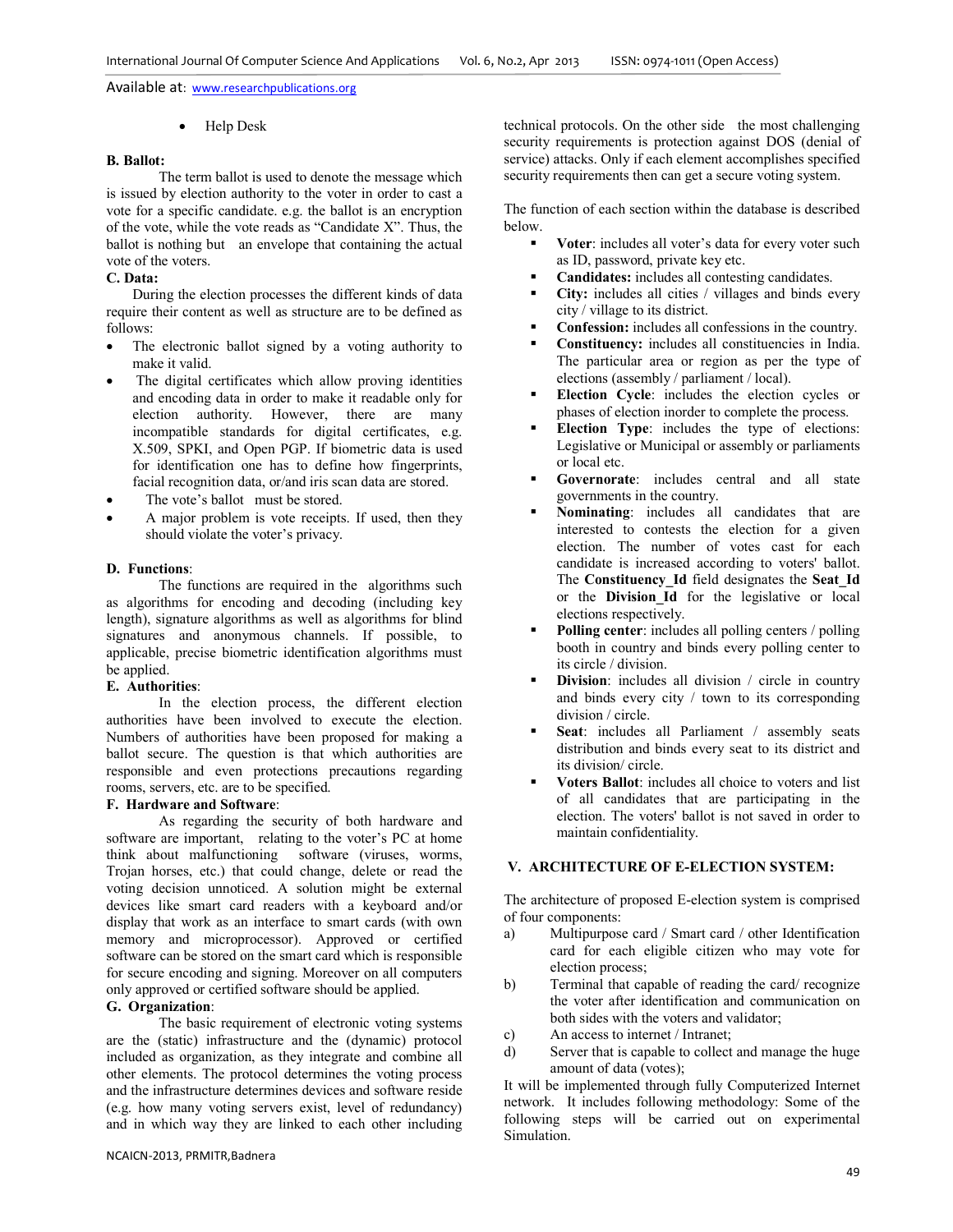

Computer nodes to every election office.

 **FIGURE 1: FRAMEWORK FOR ELECTRONIC VOTING SYSTEMS**

#### VI. **RELATIONAL DATABASE OF E-ELECTION SYSTEM:**

Figure shows the Relational Model of the system database. The Relational Model satisfies all the needed features as per the requirements.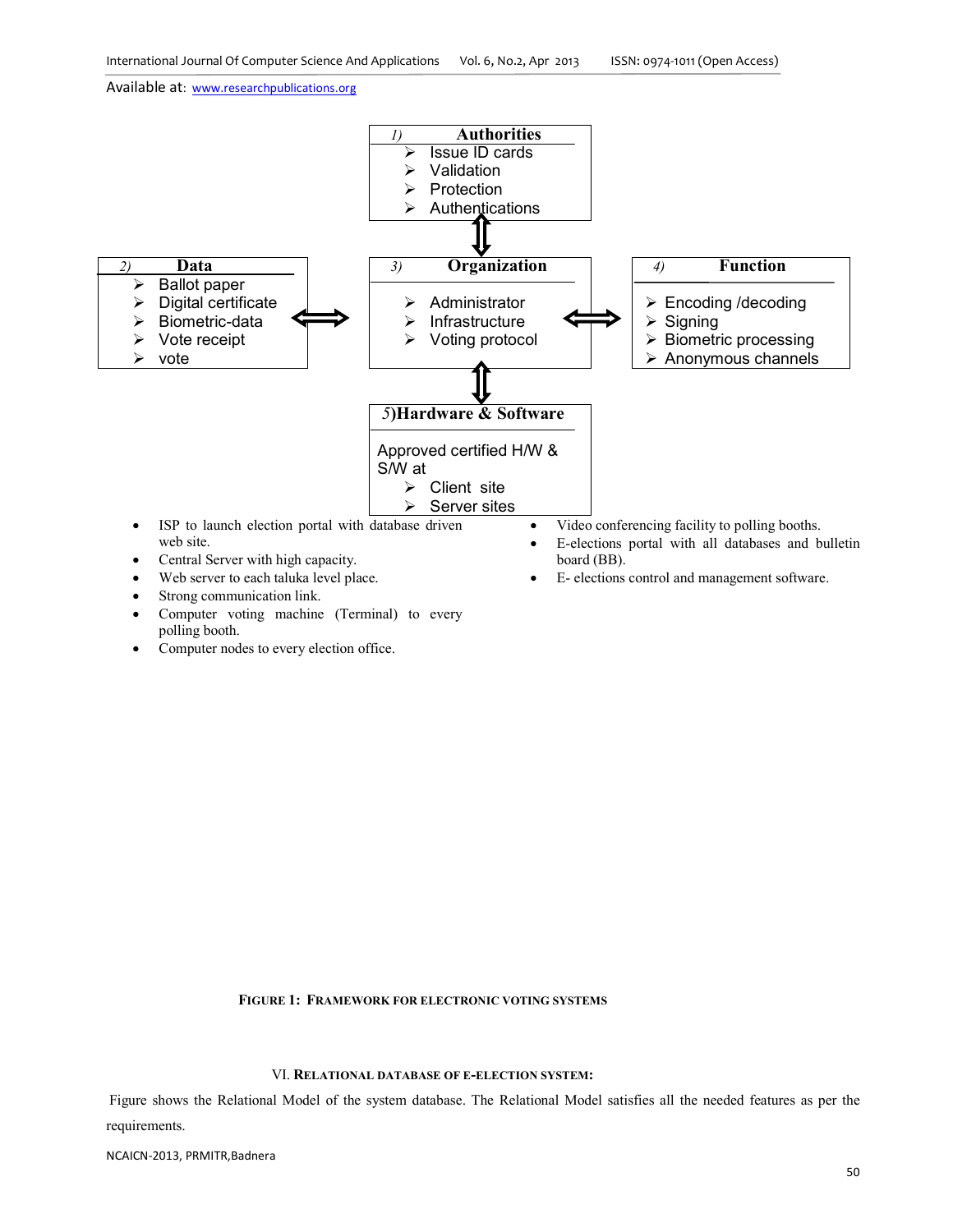

 **FIGURE 2: GENERAL SCHEMATIC DIAGRAM OF PROPOSED SYSTEM ARCHITECTURE**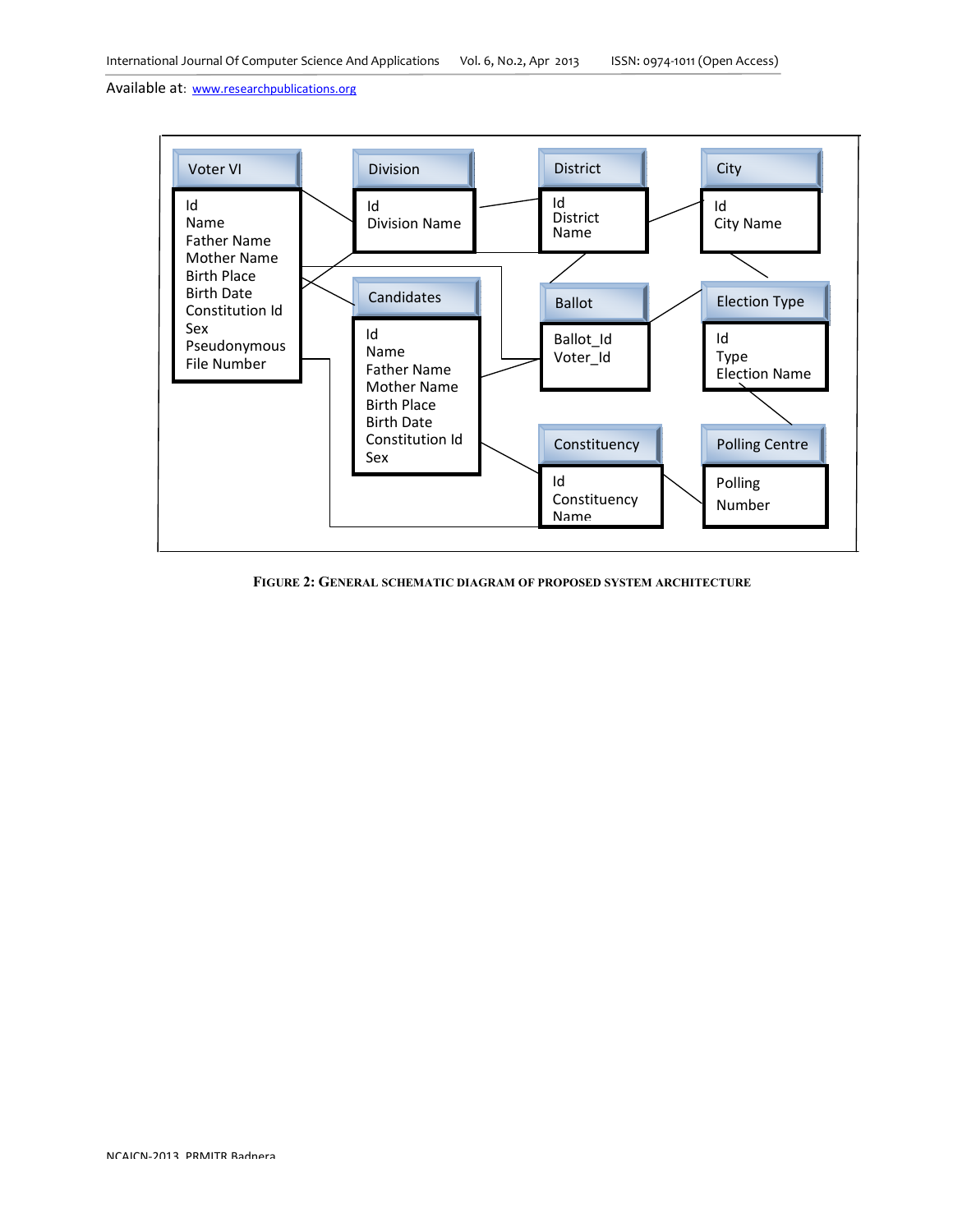

 **FIGURE 3: GENERAL SCHEMATIC DIAGRAM OF PROPOSED SYSTEM ARCHITECTURE**



**FIGURE 4 : SERVER ARCHITECTURE**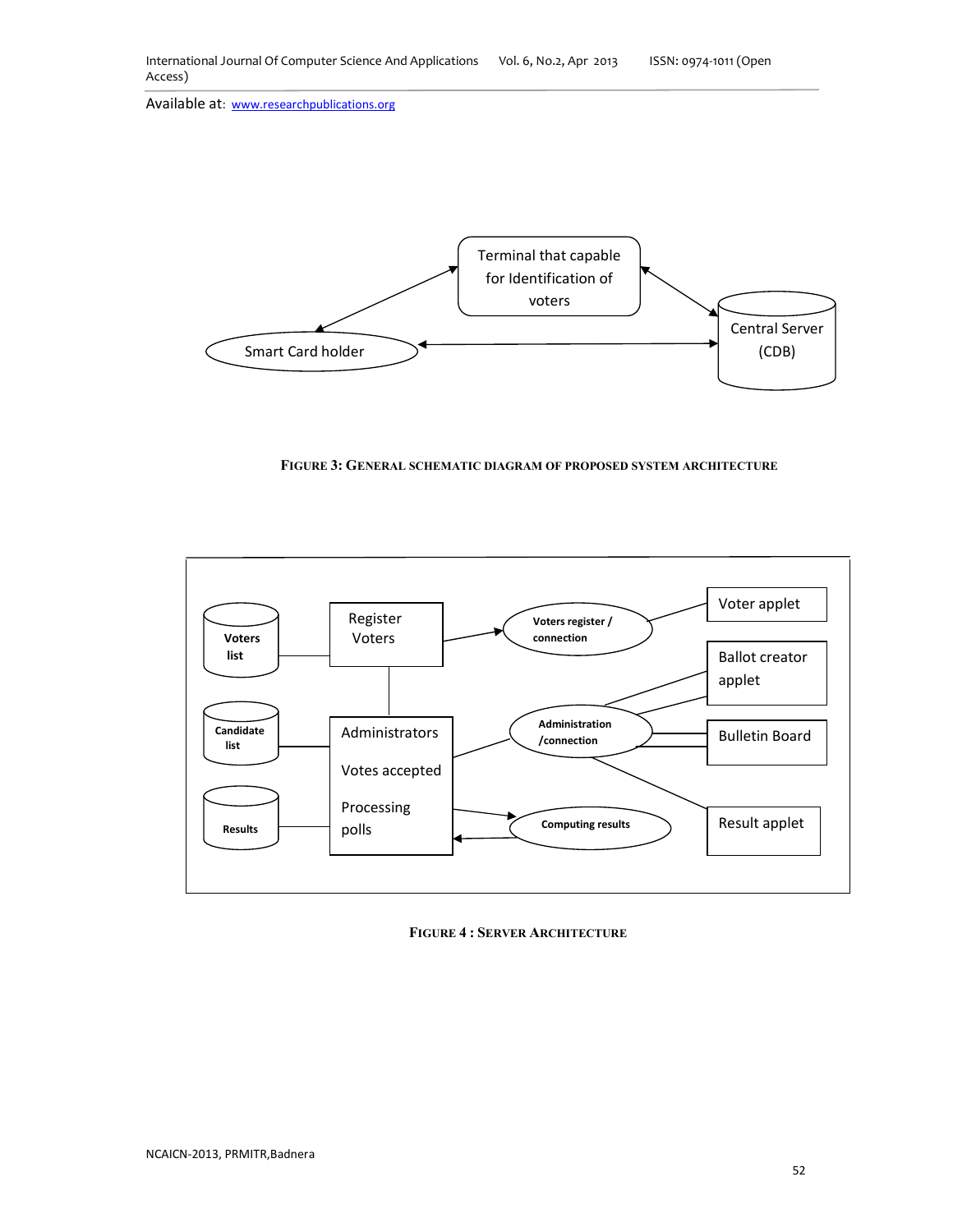# **VII. Working of the Algorithms:**

The following steps are needed for the working of the proposed Algorithms:



**FIGURE 5: VOTING PROCESS FLOW-CHART**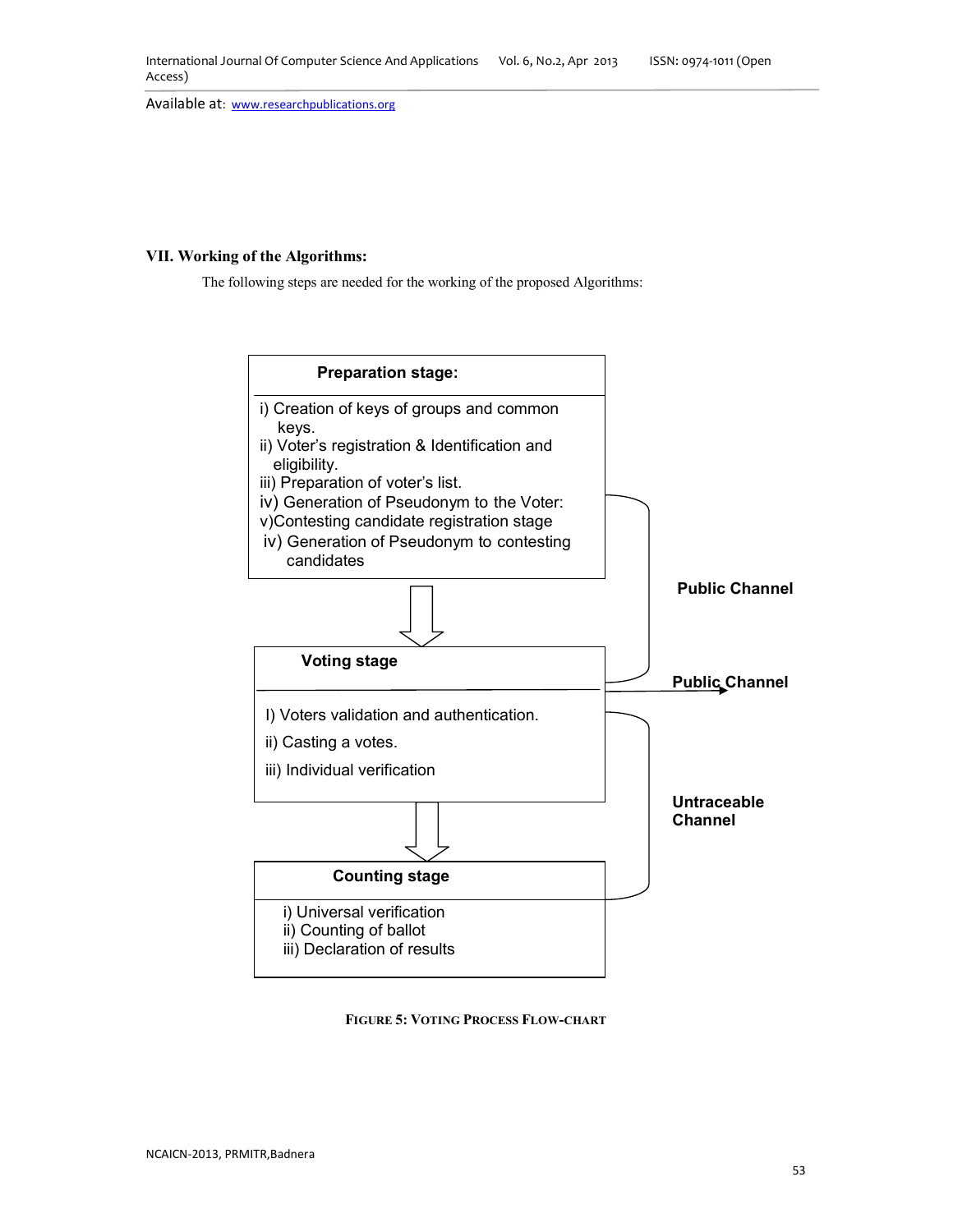# **VIII. THE ROLE AND ARCHITECTURE OF THE SERVER:**

The first role of the server is to replace the voting complexity. Then functionally it has to:

- Verify the identity of the voter and candidates
- Available the voting Information (Data);
- Receive the valid vote only
- Collect and aggregate the votes in the respective heads and count in a final result or communicate to the bulletin board.

For the privacy of voters, pseudonyms are used instead of personal ID and the tracing of the votes from the public network is protected by the assumption of the existence of anonymous communication channel. When voters in the system want to begin communication, the client (voters) firstly gets the server's public key published bulletin board in initialization stage. Then terminal generates a secrete key, encrypts it with the public key, and sends it to the server. When the server receives it, he decrypts it with his private key. Now the server and the voter can begin to communicate each other

#### **a. Administrator**:

- 1. Create and Retrieves the voters list;
- 2. Create and Retrieves the contesting candidates list
- 3. Sends to each voter a copy of the Validator public key  $Y_i$  (used for the encryption of validation requests by the voters),
- 4. Sends to each voter a copy of the candidate list from which the voter makes his / her choice.

#### **b. Validator**:

- 1. Generates a public / private key pair to each voter  $V_i$ .
- 2. Generates a public / private key pair to each candidate C<sup>j</sup> .
- 3. Receives validation requests from voters  $V_i$ .
- 4. Checks that the voter is eligible and that the voting code Id is correct,
- 4.If code Id is valid, signs  $SG<sub>i</sub>$  to the vote and returns it to the voter  $V_i$ .

# **c. Collector:**

- 1. Receives encrypted votes from voters and store it in centre database CDB.
- 2. Strips off Id and any identifying information (communication headers etc.) and stores the votes  $V_i$  in their encrypted format  $PV_i$  until the election is complete.
- 3. Collect the votes of the respective candidates and forwards them to the Counter.

# **d. Counter**:

- 1. Decrypts the votes choice for corresponding contesting candidates arrays
- 2. Verifies that the Validator has signed  $SG<sub>i</sub>$  for each voter V<sub>i</sub>.
- 3. Tallies the voters Votes.
- 4. Publishes the list of public key  $Y_i$  and
- corresponding vote values in the bulletin board. 5. Publishes the results in bulletin boards BB.

#### **e. Key Server:**

- **1.** Collects public keys from group A, group B, group C and the Validator and Counter,
- 2. Distributes the keys to the servers.

# **IX . CONCLUSION:**

 In order to maintain the democratic environment in the nation the election process is play an important role. To achieve this it is necessary to develop a system for voters electronically in a secure and secreate manner by using electronic voting system (e-election). This lead to find a way to do the guarantee to fulfill all the requirements with a relative high degree of security and accuracy against the preserving the privacy of the voters. The design of electronic voting system is a task of covering all aspect that fulfill the necessary requirements along with traditional election process and accepted by all<br>political party, social ornanization, election party, social ornanization, election commission , faith by voters and government. This design of election process not useful for verification at every stage of election process but also useful after the elections.

#### **X. RERENCES:**

[1]. Weldemariam, K.; Mattioli, A.; Villafiorita, A.; "Managing Requirements for E-Voting Systems: Issues and Approaches", First IEEE International Workshop on Requirements Engineering for e-Voting Systems (RE-VOTE), 2009 Page(s): 29 – 37.

[2]. Xiangdong Li, Michael Carlisle, Andis C. Kwan, Lin Leung, Amara Enemuo and Michael Anshel, "An Elementary Electronic Voting Protocol Using RFID", Proceedings of the 2007 IEEE Workshop on Information Assurance United States Military Academy, West Point, NY 20-22 l-4244- 1304-4/07, 2007 IEEEJune 2007, pp 234-238.

[3]. Antonyan, T.; Davtyan, S.; Kentros, S.; Kiayias, A.; Michel, L.; Nicolaou, N.;Russell, A.; Shvartsman, A.A.; "State-Wide Elections, Optical Scan Voting Systems, and the Pursuit of Integrity " , Information Forensics and Security, IEEE Journals , Transactions on Volume: 4 , Issue: 4 , Part: 1, Page(s): 597 – 610.